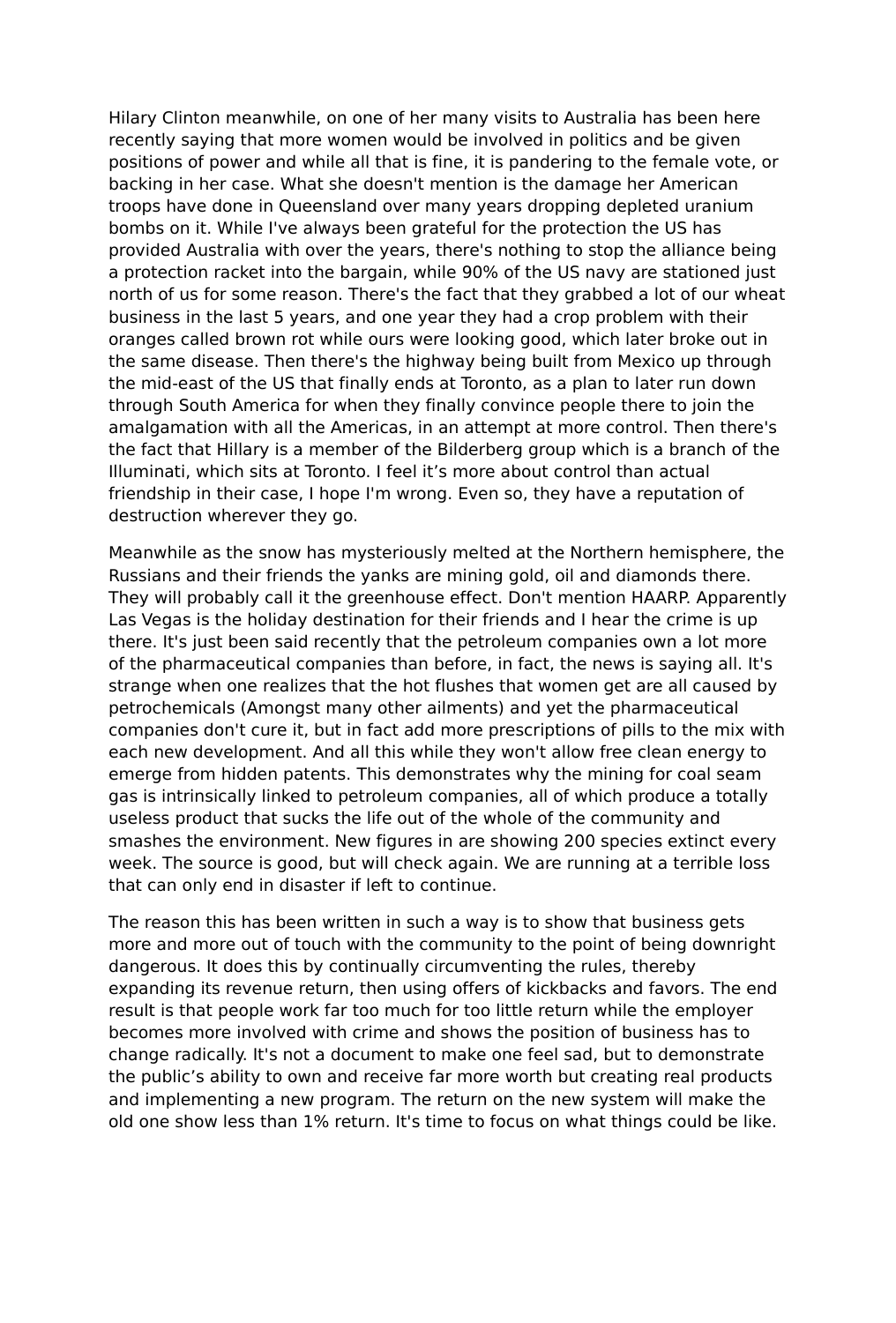It seems the radiation problem, worldwide has grown to be far bigger than one might have hoped. At the start of the release of radiation in japan it became report (Even though our media worldwide don't report it, and are consequently most obviously involved in this worldwide genocide being perpetuated on all of humanity and life as we know it) that is first threatens the northern hemisphere. So it went west first and ran into California, although there are more atmospheric and sea currents then went to the rest of the northern hemisphere. The radiation off California is as high as that at Fukushima. The Californians recently had a crop of almonds and another crop that they tried to sell to their allies Australia, who declined, and so it went to, yes you guessed it, Japan; who has been under murderess pressure from their government and yakuzu to eat all local food since the event. It is like everyone in any position of power is in on the promise of some sort of deal or giant kickback. One only has to speak to the locals and it's what they say. Apparently Tokyo was finished in so far as radiation goes in 2012. Again, where has our media been threatened, I mean, gone? Eventually the radiation will reach the southern hemisphere by way of sea currents and air pressure, which comes down to earth with each rain. We sure seem to be getting lots of rain this year on the east coast, as courtesy and gift from our trusted leaders. It's also been found that the British have been dumping depleted uranium waste in the Irish sea for years, and the sea current goes from there down the west coast of Africa and up around Asia and then back around the bottom of Africa to where it starts again. Also uranium waste is being dumped continually in the sea off Kenya by Europeans, and so without wanting to be the bearer of bad tidings there are likely to be other sites, all in the spirit of saving the odd buck, but I ask myself, for whom?

There is a group based at Caloundra who have been testing radiation for the past two years or so, and another at Nimbin for the past year. Both are getting higher than normal levels of radiation readouts. The normal for Nimbin has been .01% and now its 6.95%, with every rain that falls, and I hear Caloundra levels are basically the same. A batch of food about to arrive from India recently, was found to have dangerous levels of radiation. A friend has been checking most of this out and found that the only food exporter that is under scrutiny is Japan, even though it's well known that California has high levels, but maybe with the radiated food from India our government has actually gotten around to safeguarding the public, even if it doesn't quite fit in with that 500,000 million population target figure. In the middle of all this, and many other items, the main head of Naturopathy has been sacked which only leaves 5 doctors who are wholly and solely motivated by the pharmaceutical companies without even being in possession of even a fleeting glance in the direction of natural medicine, which the powers that be are getting set to shut down, as they have been slapping false dangerous statements on one herbal cure after the other without it ever being displayed by the media.

And so here is a list of some of the natural medicines and advice that will help you get through an onslaught of radiation. Stay indoors; eat miso soup, sea weed, kelp, and chlorella. Seek the best holistic advice online and use reverse osmosis water filters.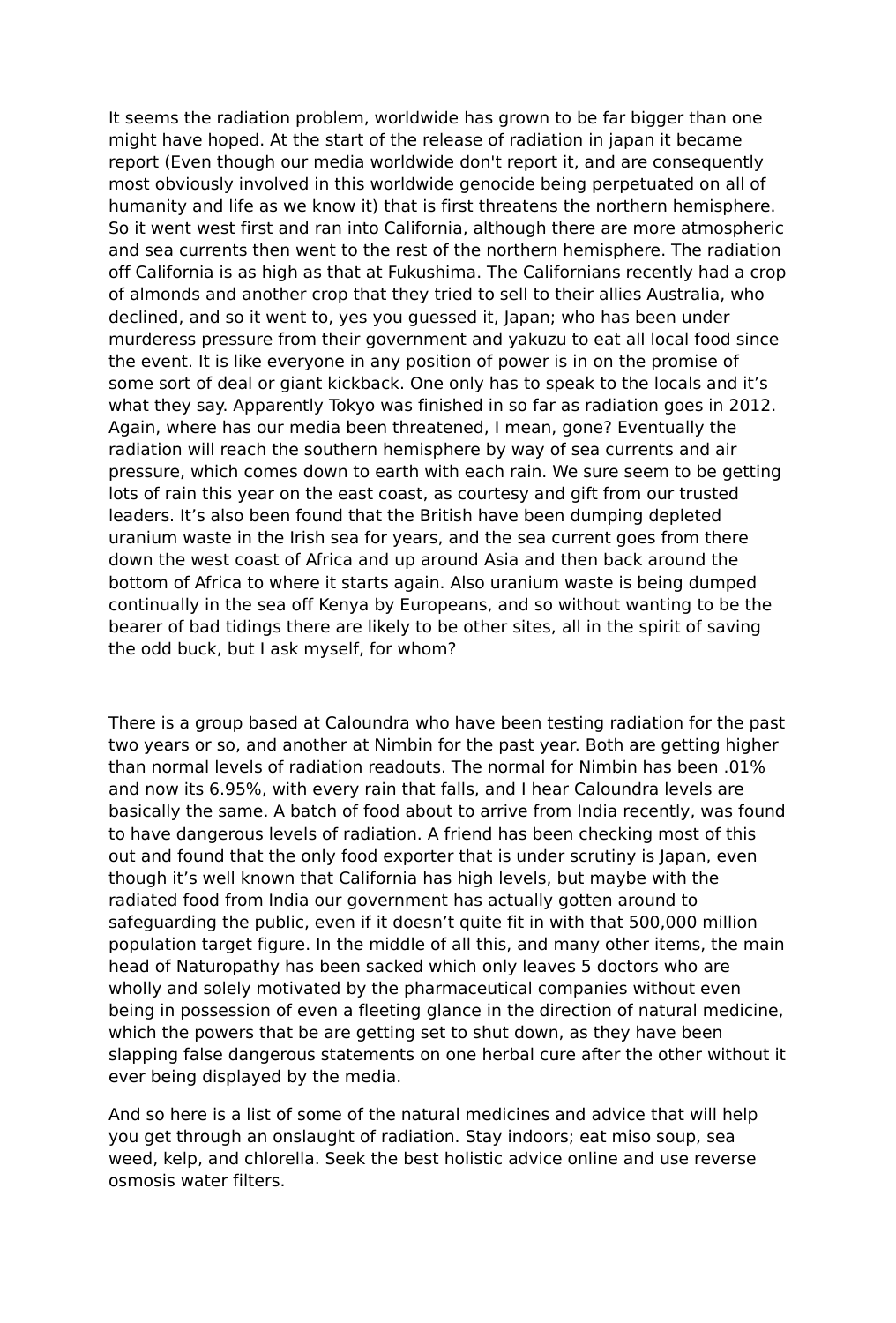Plants are also starting to show distortions in their growth performance and a Zucchini plant was seen to have its seeds growing on the outside of the fruit, along with deformed leaves. A new report on TV has it that the food growing lands are fast running out of nutrient although I think anything can be fixed if you know the science, and the spreaders of the food article would have to know that all clay which is under the surface of most topsoil has all the nutrient needed if mixed with topsoil. The picture seen after checking shows that all professions are corrupted on some levels in the current system. When Somalia was having difficulties with endemic poverty in the 70s or 80s the US sent them a ship load of milk powder knowing full well that on the scale tolerance that the Swedes are the most tolerant of milk and most Africans have the lowest tolerance. A lot died and nearly all babies died as a result. It seems there is a lot who will do anything to cash in on the wealth of Africa while aids was developed in a lab just for that purpose. If guessing, even the second world war could look like a scam to have gotten money out of the Jews who, after a thousand years of more, have learned well to store their money and valuables after being mistreated for being different, as they were at one stage at the crossroads of humanity which had to tramp through there to get to war with others. Sometimes if you pull some money in, and sometimes you don't, as they well found out it seems a strange position to be in when one considers the corruption of drilling for gas and ruining the water supply which in turn lowers the value of the land, driving out the owners if not killing them. That the gas companies are defended by the police. News in on identity chips is that when they first came out hey could program there person to perform activities... and shut down life.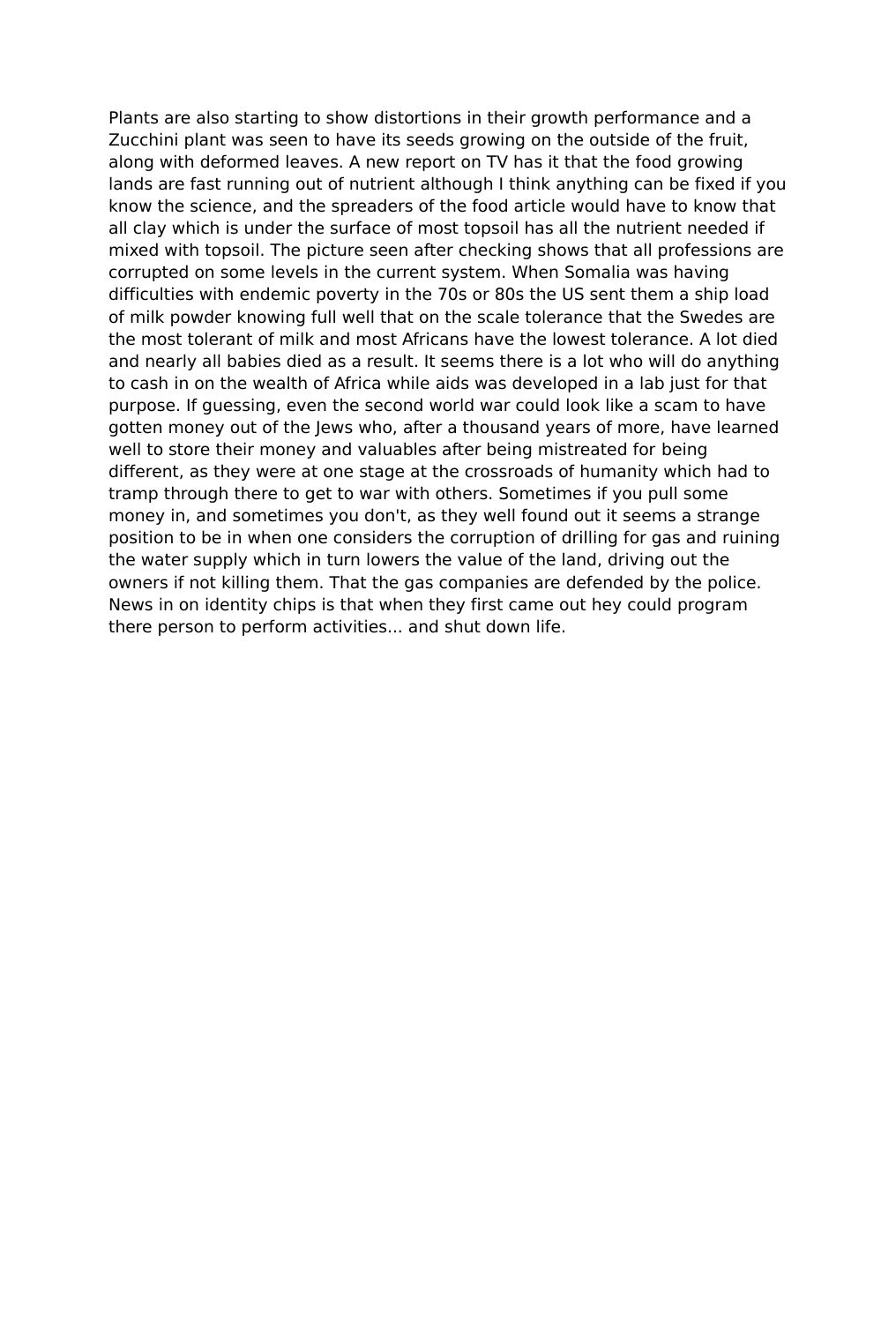All of this leaves the govt complicit and derelict in its' duty, to protect the Australian public The only conclusion to all information circulating the traps ,can be that the govt is too heavily involved with outside powers, and is not able to look after the best interests of the people. Information from sites' like U Tube describe the Australian constitution , having been raided, and changed by our own law firms 'about 20 years' back, and supported by the govt. Now the general public has to pay road tolls, as opposed to the wealthy end of town,..who used to pay most of all road building costs, because their earnings are,..and were,.. so high, that their taxation costs were high,.. as they should be,.. on such extensive earnings. The original reason would have been something like ,...if we don't fund roads , we can't get workers to the workplace on time,.. or our shops for that matter. But now, heavily burdened with low wages, the workers have to supply the roads as well,.. at the All this,.. while the big end of town makes an even bigger percentage of wealth, than toll. it did. Now to top it off ,..large dangerous, heavy ,road damaging, multi trailer trucks', <owned by a wealthy big business, with multiple tax concessions ...to the point of not having to pay any tax.>,...that seem to get bigger each year,...have been put on our roads, without even asking for the permission of the public. As a part of this ,...the rail service ,...which has been sidelined deliberately ,...years' earlier,...is the one that should be delivering the freight,.. especially interstate and a lot, locally too.. because trucks wear out the roads,...and are extremely dangerous to the public. This is an ironic twist when one considers that big business is the one pocketing the money by not building the rail and as well getting the public to repair their once reasonable roads,... that they .....big business wear out, and dont have to fund, ........ and a few people ,..per year get killed into the bargain, as well. I suppose Halliburton's trucking business in the north is getting the same concessions. The new multi trailer and semi trailers should be scaled back to at least the level they were on ...to have some semblance of safety on the roads. It turns out that the coal seam gas operation appears to part of a larger foreign,... global plan ,as well....As it deliberately shuts down , and damages water supplies, leaving the rest of the water aquafers, and others owned by big business, who have been deliberately advised to buy them, on the information a few years back,.....that there will not be much more water left,..leaving the water business looking good for a greedy few .A despicable situation when one considers that water has always been free,..pure,..and accessable to the public. I doubt the the integrity and authenticity of the new water supply ,.. if it arrives. The market seems to be over run by vultures . I hear that the Rothchilds have bought large farming tracts in India, after it was stolen from local farmers by Monsanto and foreign water businesses,...probably in a bid to fill the old quote by them and their connections , that he who control the food, controls the people, and now in this case its water as well. Of course ,sadly it includes the rest of the world market ,..eventually. The scientists say climate change is here but they don't mention HAARP. As the sea makes 80% of of the worlds total oxygen, and when the issue is that the fish supply omega 3s. Then we need a pure and very abundant sea,.. to supply the few ,blood types that have become dependant on such food over thousands of years, as the sea is in a terrible state and needs urgent repair , or rest, ,, by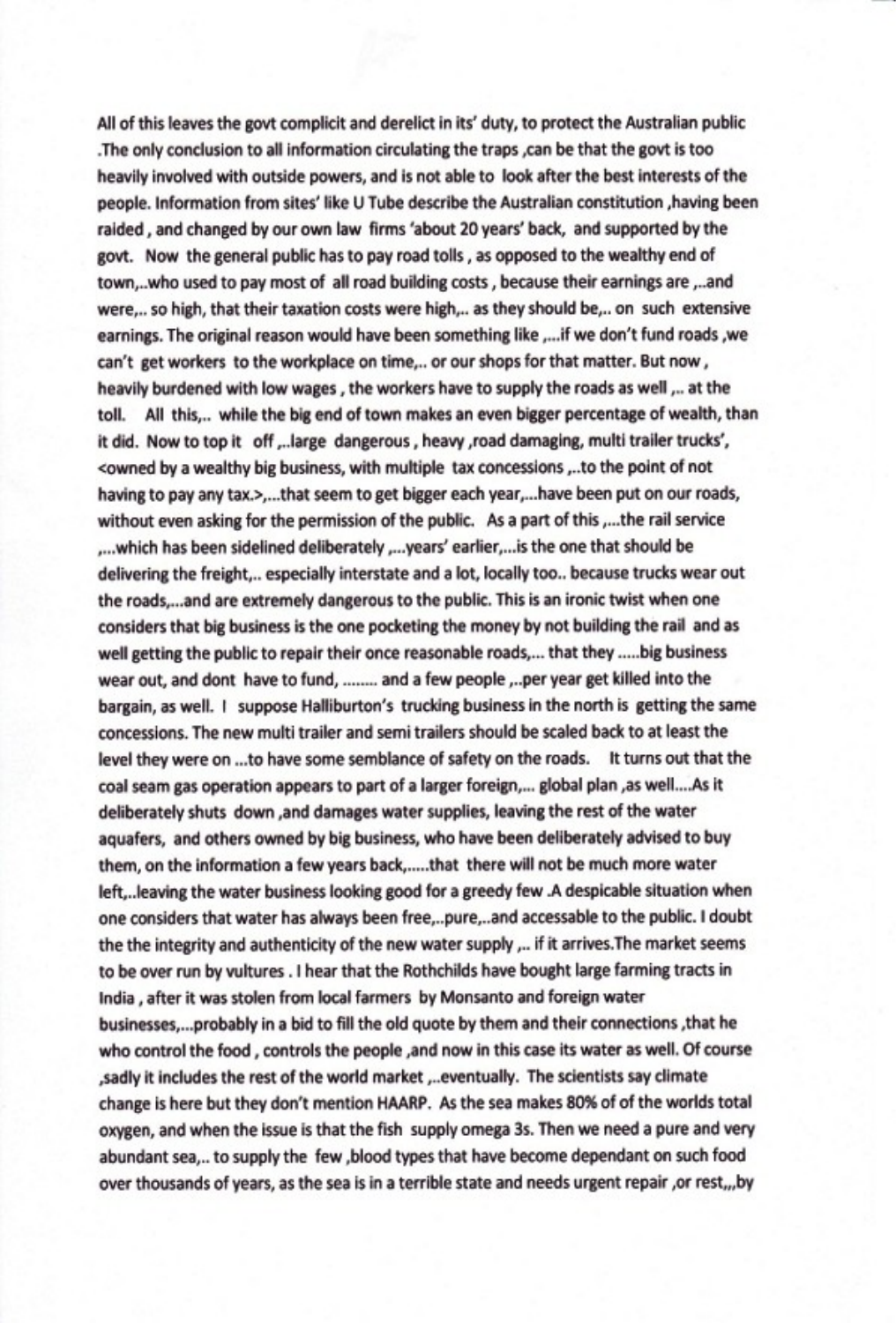all,, reports. There is a lot one can say about an eventual mop up for the earth and sea that could arrive. I wonder if fish have feelings. The Government is also complicit in putting the country in financial danger, by shutting down most local businesses, and leaving mainly mining, of which the latter could be shut down overnight, leaving a business uppercrust to clean out all savings and property. Just one hitch with the mining business and it could be all over, while ludicrous in a country thats' loaded,....while it looks deliberate and anyone should be able to see that one basic business is a trap. Behaviour of children in schools has changed a lot in 20 years',..with constant reports from teachers' that the kids annoy and bully them so much at times, that they've had nervous breakdowns', and had to leave their jobs. The reply from the administrators has generally been one of dismissing the seriousness of the reports, leaving the teachers to their own devices', and many leave the job, even after showing videos of the kids quite unacceptable behaviour in the classroom,.. and still receiving no assistance from the management.. as a result of what looks like a cover up of dangerous trends. The education system is riddled with problems, the main one for me being, <as I discovered in school> there's no excitement in the work. And there should be...as it is that. Whales keep beaching off southern Australia but has anyone checked them for sonar damage. Native medicine seems to have been largely neglected . The history of aboriginals in Tasmania ,and the mainland is also scant. A.B.C. TV put out a report about two years back, that the disappearence of the Beamont children, and lots of others', over many years was finally solved .It turned out to be, that shopkeepers, were trawling the streets at night, offering drinks to children that were laced. It's said that that in the old days the Aborigines used to call the people that lived by the sea and inland waterways, ,,, the big fellas, which was because of the source of iodine with the eating of fish and waterweeds. The dryer areas produced smaller brothers ,..and they were. Australia s mainland is short of jodine.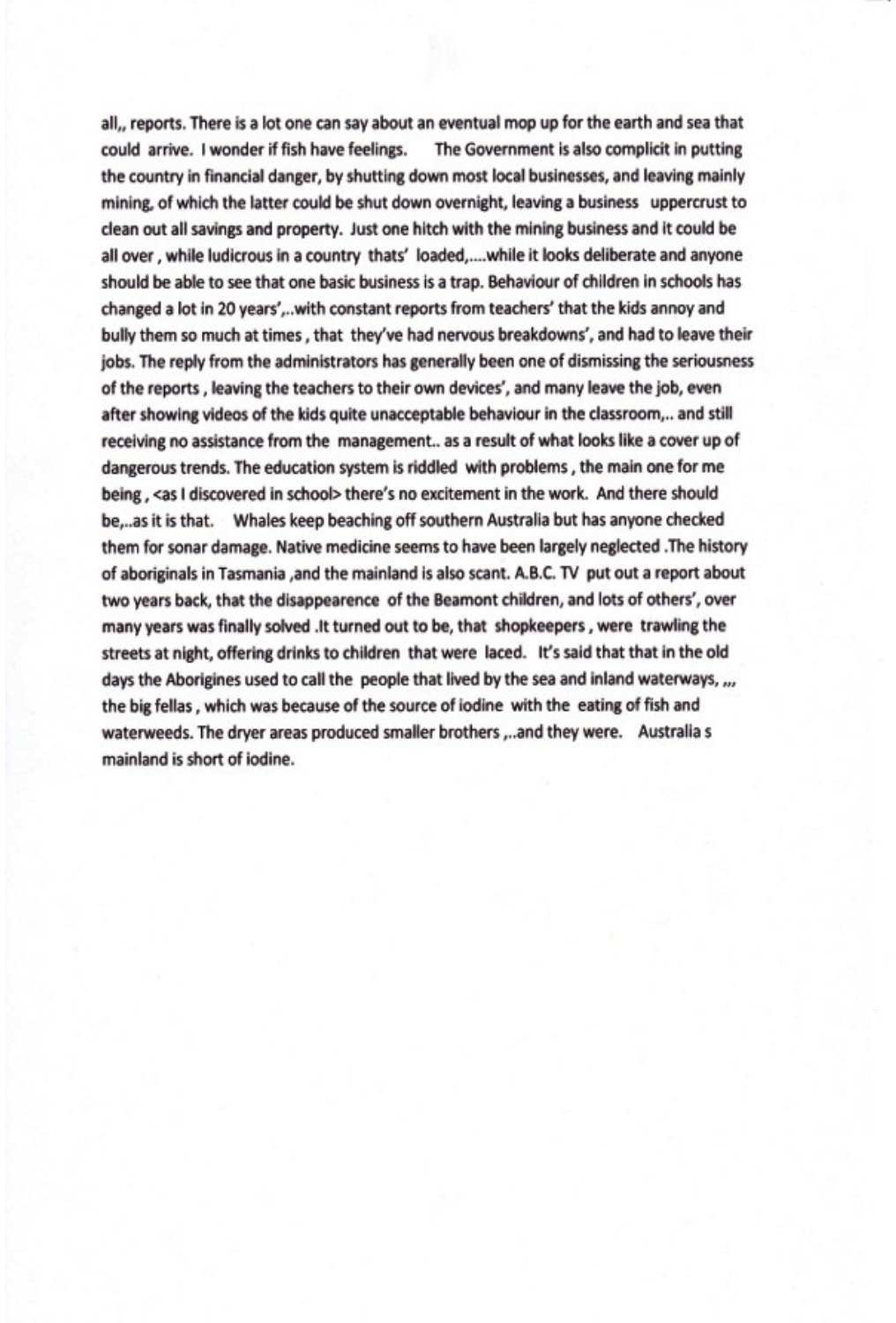Mobile phones ,in their present state ,will have go, and it's a strange topic to tackle, after seeing how addicted the public has become with them. ..To the extent that even if people know all the exact details' about the damage they cause to the body, they still resist any move to abandon them. All of which ,... is pretty much perfect proof, that they've gone stark raving mad ,...or at the very least are completely addicted to communication. Something has to be done about it quickly because the wireless connection damage report is a bit worse than the official report. The Germans ...once again have covered that angle too, supplying a gadget that attaches to the mobile, and is available through the company memon. The wireless mobile idea is just another plan to lower the population, because one can see that its capable that of doing over time, which would leave them to pick up a lot of money and property,....because that's what's left when people die.One can just imagine how much property they will own when the population drops to a pitifull 500 million. I think it's got something to do with shopkeeping. You can have your quiet days', but if you have products' that appear solid, and wait long enough,.. the money will eventually accrue.Its a bit like that story about the illuminati. They say that they have a habit sometimes, of releasing the idea before they do it, on some items,..even if its releasing a. bomb. When after a bit of thought ,...one realises that they started out as shopkeepers, its stands to reason , that if one has a customer who comes into the shop every Friday to buy their meat ,..and the shopkeeper wants to raise the price ,.. he says to the customer something like ,.....in one month ,....Mrs Jones,..the price of steak will be going up due to certain costs. By the time the month is nearly over , she expects it to be up, and will even ask ,...has it?and he says ,..of course, and she has the money ready. Its' a great political trick too,..amongst many thousands of others. Not that any of the bad news here will happen,.... as I know it won't. The memon products are wide and varied ,and all involve protection from certain electrical implements that are dangerous. There s also news', that councillors ... or their leaders in Sydney, have just changed the rules', enabling them to sack councillors in other municipalities at will,...based on their idea of performance,...regardless of who voted for them,...and some have already been sacked. Also there's news of a plan to ban free speech, and it's hard to see how any politician would do it,..but when one sees' that newspapers are finally gone and we're down to three journalists,..writing all the news on the net,..its' probably well within reason that they might dump all the stories that don't match the politics'. At least it will be a quick read. Of course all these new changes came in because,... like everybody,... they just wanted the convenience,... of not having to do all that work, because of a lousy system that keeps one run off their feet. It seems everybody needs a little time out, just to smell the roses. And it's hard to leave the work to others who are tired too. That word convenience,....... is how all these new products are coming in,... and some are killers. There's another side to the use of WI FI transmission , that has cropped up 'as well. It will kill the bees',.. and lots' of other insects , and eventually all animal life in its' vicinity. Crops won't be able to grow properly, and it will mean the food will be grown in all those commercial places' in the outback ,.. and will be owned by foreigners'.....who might be more concerned with profit than health. Especially when one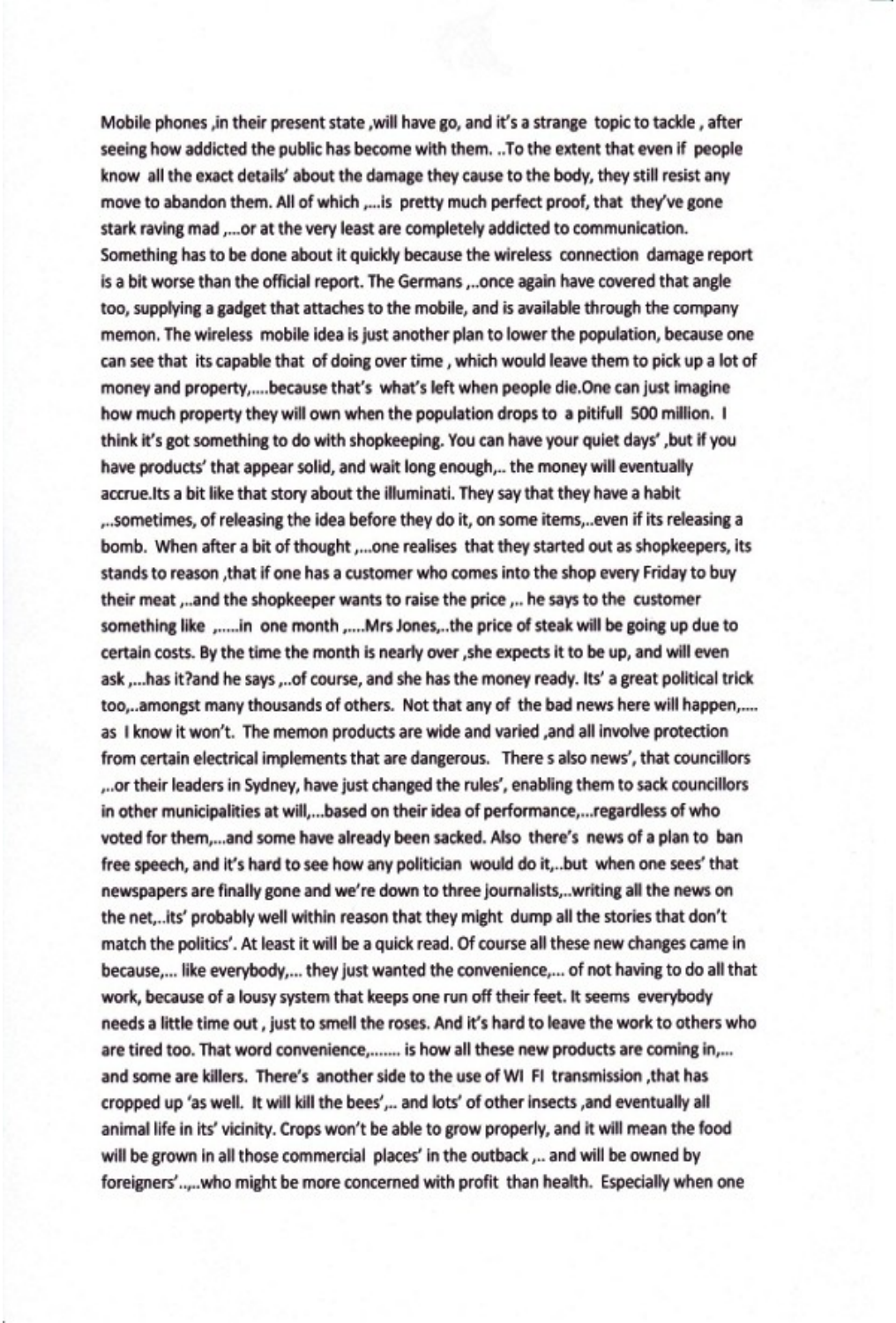considers' their connections'. In other words',...it fits' in well with the idea of a total single business, that can not only withhold the water from the people,..but the food as well,...and at any price. In the meantime HAARP could drive the rain clouds away,. ..just to make sure. The weather is the result of cloud and sun changes that,.. that alter the position of the heat, ..further shifting the positions of the cloud,...wind,..and moisture in the air. The other problem with WI FI is that it lowers' melatonin levels in the body. Melatonin, fights off disease, and is many times stronger than vitamin C. In a system that keeps everybody on the go, its, sometimes' hard to get a decent sleep. One needs a good sleep and should be well asleep by no later than 10 pm, and up by 6 am to receive amounts of sun,.. which as well builds up Melatonin levels'. How else can illness be kept away if those things' are disturbed. WI FI might affect sleep as well,...and already one can see that it lowers' Melatonin levels which means its' most likely a deliberate attempt to kill people,.. in that the wealthy, who own the pharmaceutical companies,.. have all the scientists at their fingertips'. The latest claim , is that HAARP can alter time, and the story goes back to a time , when using Tesla technology, as described in the documentary, The Philadelphia Experiment,..they did just that,..so they say. It appears' that the gas drilling business, is one project, working together in a huge operation with many other industries, as a ploy to wreck most of the basics, steal almost everything, and kill over three quarters of the population. The good news is we know about it , and can stop it.

The latest news, just in, it's been found that the reason the government is not concerned with the bees dying is that when most of the Australian food bowl is bought, they won't need any bees because they will be using Monsanto food strains, which don't need pollination, but the rest of the flora & fauna can get stuffed, according to them

News 5 days ago on TV shows Chinese buying up many dairy farms in Australia and driving down the price of the product which forces out Australian farming families who've been here for over 100 years.

Three days ago, the TV report shows bee hives have been deliberately sprayed to wipe out colonies.